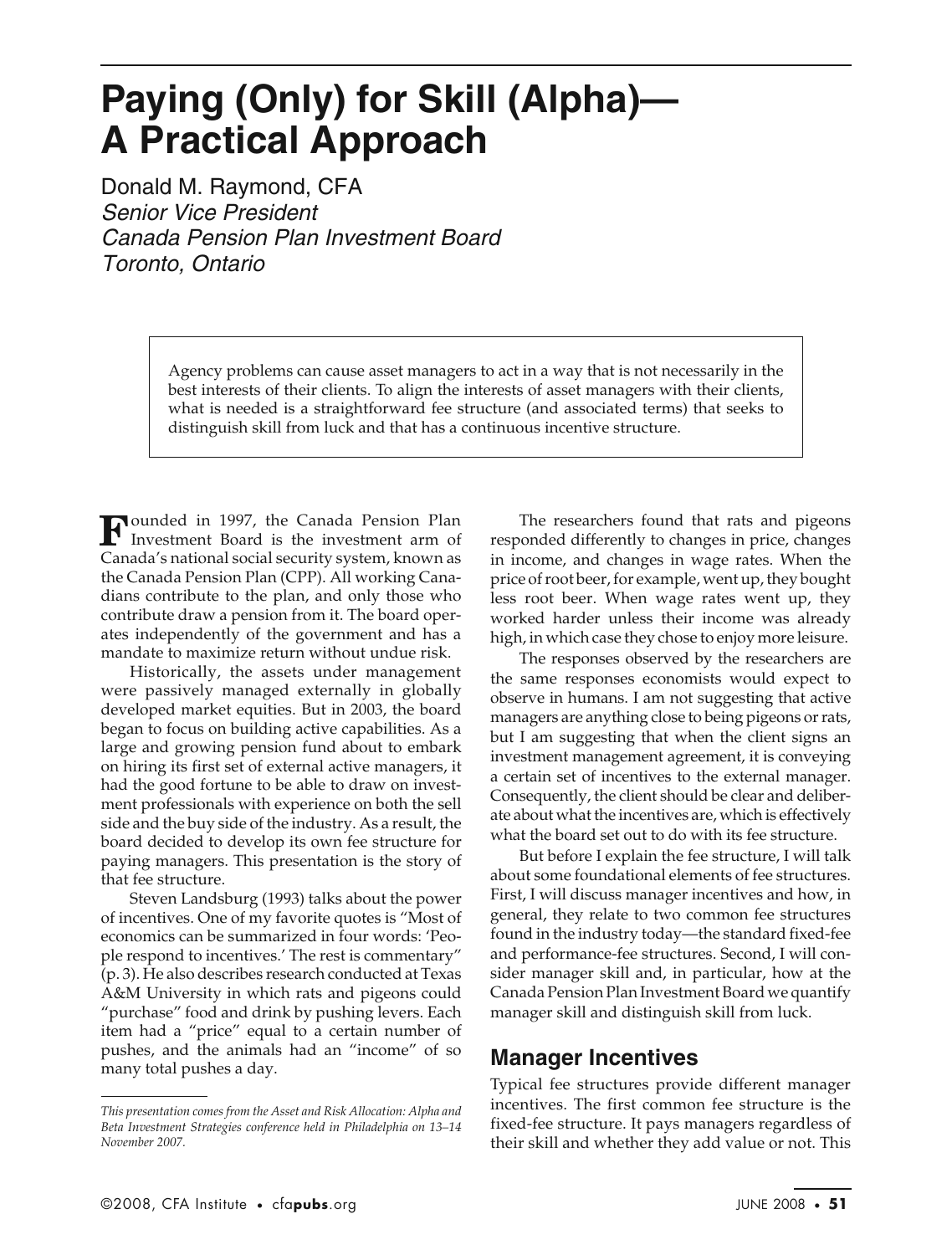structure obviously creates an incentive to gather assets. One could argue that there is also an incentive for performance in order for the manager to retain assets over longer periods of time, but I would argue that is a fairly weak incentive compared with what the manager can get with a performance-fee structure, particularly a welldesigned performance-fee structure.

Under the standard performance-fee structure, a manager is paid a base fee plus a performance fee subject to a high-water-mark provision. Often, the base fee is a large proportion of the total expected fee. In my experience, this structure tends to be common in fixed income because these strategies tend to run at a lower tracking error with a very high information ratio assumption. In a typical performancefee structure, managers are paid for skill and luck as long as they add value. So, there is no emphasis on quality of returns; as long as managers add value, they get paid.

Moral hazard issues also exist with this fee structure. A moral hazard can be said to exist when investors or property owners are in some sense protected from the downside risks of poor investment decisions or outcomes, as is the case for active managers who have no downside in their performance fee. Another moral hazard issue arises when managers maximize the performance-fee "option" by taking higher active risk, which requires that they be monitored on both an *ex post* and an *ex ante* basis. Finally, managers have an incentive to gather assets beyond the capacity of the strategy, which is even more true in the case where the base fee is a significant portion of the total fee because it is essentially the same situation as the fixed-fee structure.

## **Manager Skill**

Paying managers for skill requires a way to measure skill. **Figure 1** is based on a diagram from Grinold and Kahn (1999). It is a stylized diagram that breaks a manager's realized return into two components skill and luck—and plots it along the two dimensions. Each dot represents a manager. The skill component is plotted along the horizontal axis; on the right side are the skilled managers, and on the left side are the unskilled managers. The component resulting from luck is plotted along the vertical axis; managers above the horizontal line are the lucky managers, and the ones on the bottom are the unlucky managers.

This diagram divides the manager universe into four quadrants. In the bottom left quadrant are the doomed managers. They are managers without skill who additionally have had a bad draw from the return distribution and are destined to go out of business. The top left quadrant represents the insufferable managers. These are managers without skill who happen to have had good returns, so they have been lucky. In the top right quadrant are the blessed managers. They have skill and have also been lucky, so they are generally very happy. In contrast, the managers on the lower right are forlorn; they have skill but have had a bad draw and have either not added value or added less value than they otherwise should have based on their skill alone.



**Figure 1. Four Stylized Manager Types**

*Source*: Based on Grinold and Kahn (1999).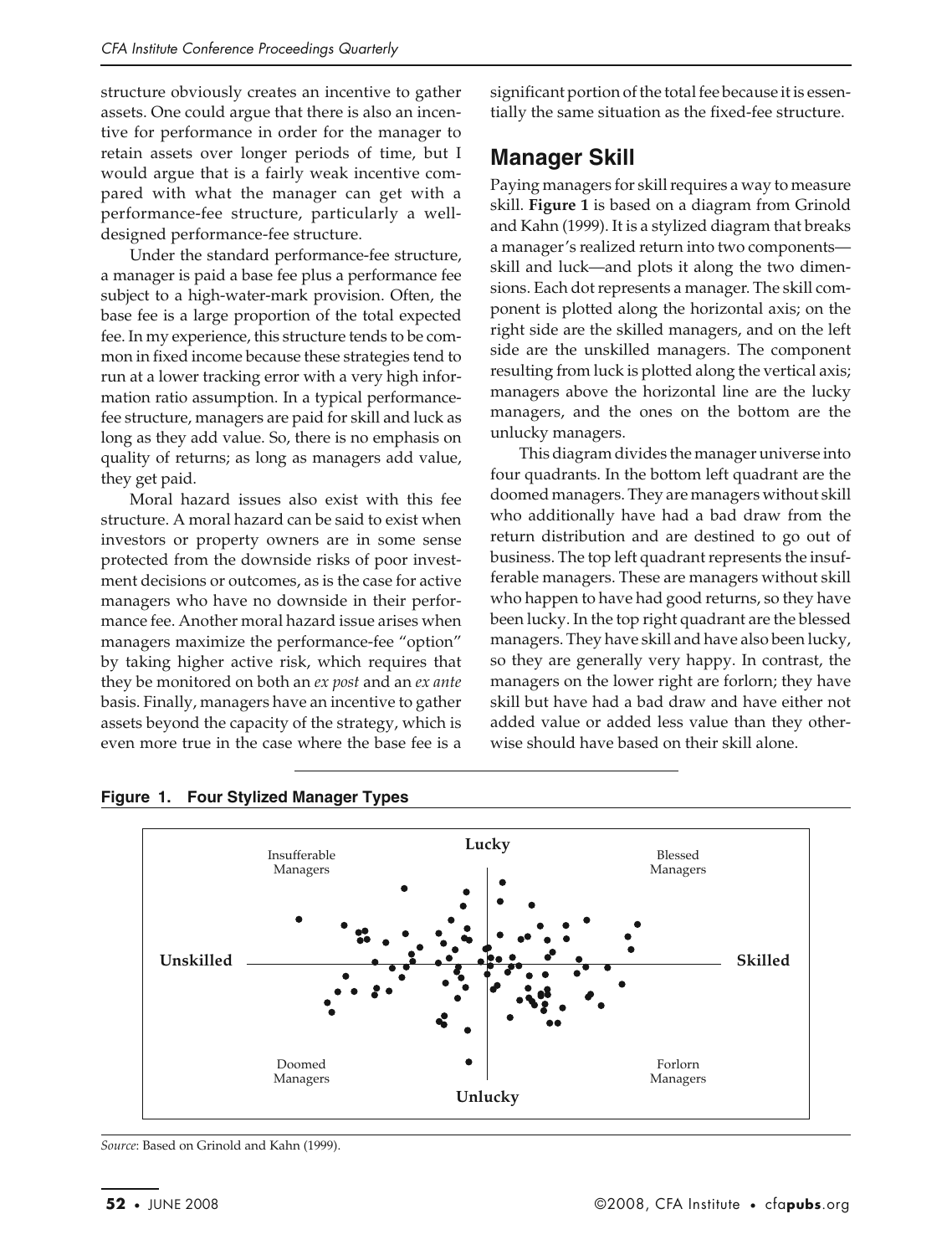### **Objectives and Definitions**

As we began to think about designing our own fee structure, the main questions were whether we could construct a better negotiation process and whether we could come up with a fee structure that aligned interests. In terms of process, our approach was to define the fee structure up front using a few key design principles—have few parameters, keep it simple, offer continuous incentives, reduce moral hazards, and pay a manager for skill in adding value—and then negotiate the parameters.

Discontinuities in a fee structure can introduce moral hazard, thus making a simple structure imperative. The more complicated a fee structure is, the more likely it is that moral hazard issues will be introduced inadvertently. Paying managers for skill in adding value involves defining skill and introduces a notion of quality to the return stream that is linked to how the managers are paid. Understandably, moral hazard cannot be completely removed, but the goal is to try to minimize it and align the manager's interests with the client's interests. The fee structure the board designed was not an attempt to reduce the amount of fees paid but an attempt to design a fee structure that would best align interests. Therefore, the board included termination events in the contract, tried to impose minimal parameters, and allowed for negotiation of the parameters once the structure of the performance fee was clear.

In designing the fee structure, we had to answer the question of how to define manager skill. We defined the probability (*Pr*) that a manager has skill as 1 minus the probability that the manager is lucky. If one assumes that active returns are normally distributed, this probability is the cumulative normal distribution,  $F(\cdot)$ , of the information ratio, IR, at time *N* (number of years) multiplied by the square root of time. We define  $Q_N$ , the quality factor at year *N*, as the probability that the manager has skill:

 $Pr$ {skill} = 1 –  $Pr$ {luck}

 $= 1 - Pr$ {realized returns were due to chance}

$$
= F(R_N \times N^{1/2})
$$
  
=  $Q_N$ ,

where  $Q_N$  is bounded between zero and one.

**Figure 2** is a visual representation of *Q*, or the quality factor. Each line is a function of time for managers with different IRs. They all start off at time zero with the quality factor equal to 0.5, meaning that without any performance information, the managers start off with a 50 percent probability that they have skill. As they start to generate active returns, the quality factor can be measured, and as shown, for a manager with a high IR (such as 2), the

quality factor goes up to 1 very quickly. After one year, it is at about 0.95, meaning there is a 95 percent chance they have skill, and after two years, it is essentially 1. A manager with an IR of 1 after one year has a quality factor of about 0.8. It takes five or six years before it finally goes up to 1, indicating that the value added is most likely a result of skill. For a low IR, such as 0.1, it takes a long time to get the quality factor up to 1. In fact, even after 10 years, it is approximately 0.62.

#### **Figure 2. Quality Factor over Time for Various IRs**



So, *Q* starts at 0.5 and rises to 1 faster for managers with high IRs. Note also that *Q* is a continuous function because, as I mentioned earlier, discontinuities create moral hazard.

The next step we faced was to build the *Q* factor into the fee structure.

## **Proposed Fee Structure**

After setting design objectives and devising a way to define manager skill, we were ready to begin designing the proposed fee structure. In this section, I will look at the two key parts of the fee structure, the performance fee and the base fee, and then I will talk about putting it together and negotiating the parameters.

**Performance Fee.** The cumulative performance fee, *F*, that is paid at year *N* is equal to a participation rate, *P*, which is a negotiated parameter equal to the proportion of total value added that the manager earns, multiplied by the quality factor (*Q*) at year *N* multiplied by *X,* the cumulative value added to year *N* (in dollars):

$$
F_N = P \times Q_N \times X_N.
$$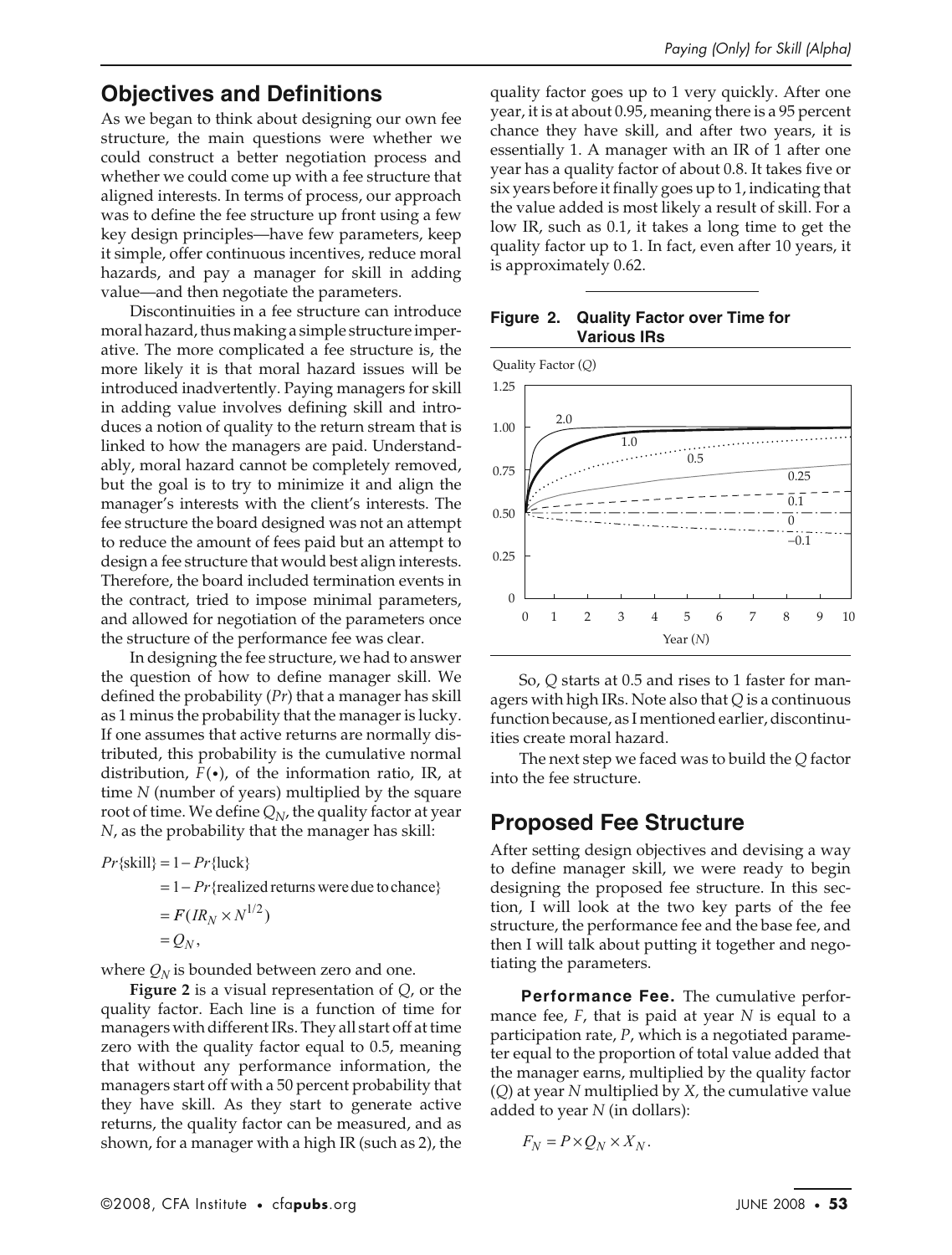For a manager with skill, an IR greater than zero, and a quality factor that goes to 1, the upper limit of the cumulative fees earned in year *N* is a proportion of the total value added:

$$
\lim_{N\to\infty} F_N = P\times X_N.
$$

The *Q* in the first formulation serves to hold back some of the performance fee until the manager demonstrates that the value added is a result of skill. The fee is effectively deferred and gets released as *Q* goes toward 1 over time. As a simple example, consider the line in Figure 2 for the manager with an IR equal to 1. (Obviously, this is a very simplified example because even a manager with an IR of 1 would have some variability over time.) By Year 6, the *Q* factor reaches 1. Applying the fee formula shows that by Year 6, the total fees paid out to the manager are a fixed percentage of the total value added, based on the agreed-upon participation rate.

Using the same example, now assume the manager has added \$20 million a year in value and that the negotiated participation rate is 25 percent meaning over the long term, the manager will be

paid 25 percent of the total value added. In **Figure 3**, the gray bars represent the cumulative performance fee earned, which is the participation rate multiplied by the total value added  $(P \times X_N)$ , and it goes up by \$5 million a year (25 percent of the \$20 million). The white bars are the cumulative performance fee paid  $(F_N)$ , which is the cumulative performance fee multiplied by *Q*. By the sixth year, the cumulative fee paid nearly equals the cumulative fee earned. The difference is represented by the small black bars  $[F_N - (P \times X_N)]$ . A certain amount of the fee earned is held back, which is the result of *Q* starting at 0.5 and going to 1. Note in Year 1 that the fee earned is \$5 million; the fee paid is around \$4 million, which is  $Q = 0.8$  multiplied by the fee earned; and \$1 million is held back.

In **Figure 4**, the annual fees earned and paid are shown.<sup>1</sup> Again, the annual performance fee the manager earned ( $P \times x_N$ ) is \$5 million, the annual performance fee paid is approximately \$4 million

 $1$ In the notation, uppercase letters refer to cumulative quantities and lowercase letters refer to annual quantities.



**Figure 3. Cumulative Fees Earned, Paid, and Held Back over Time**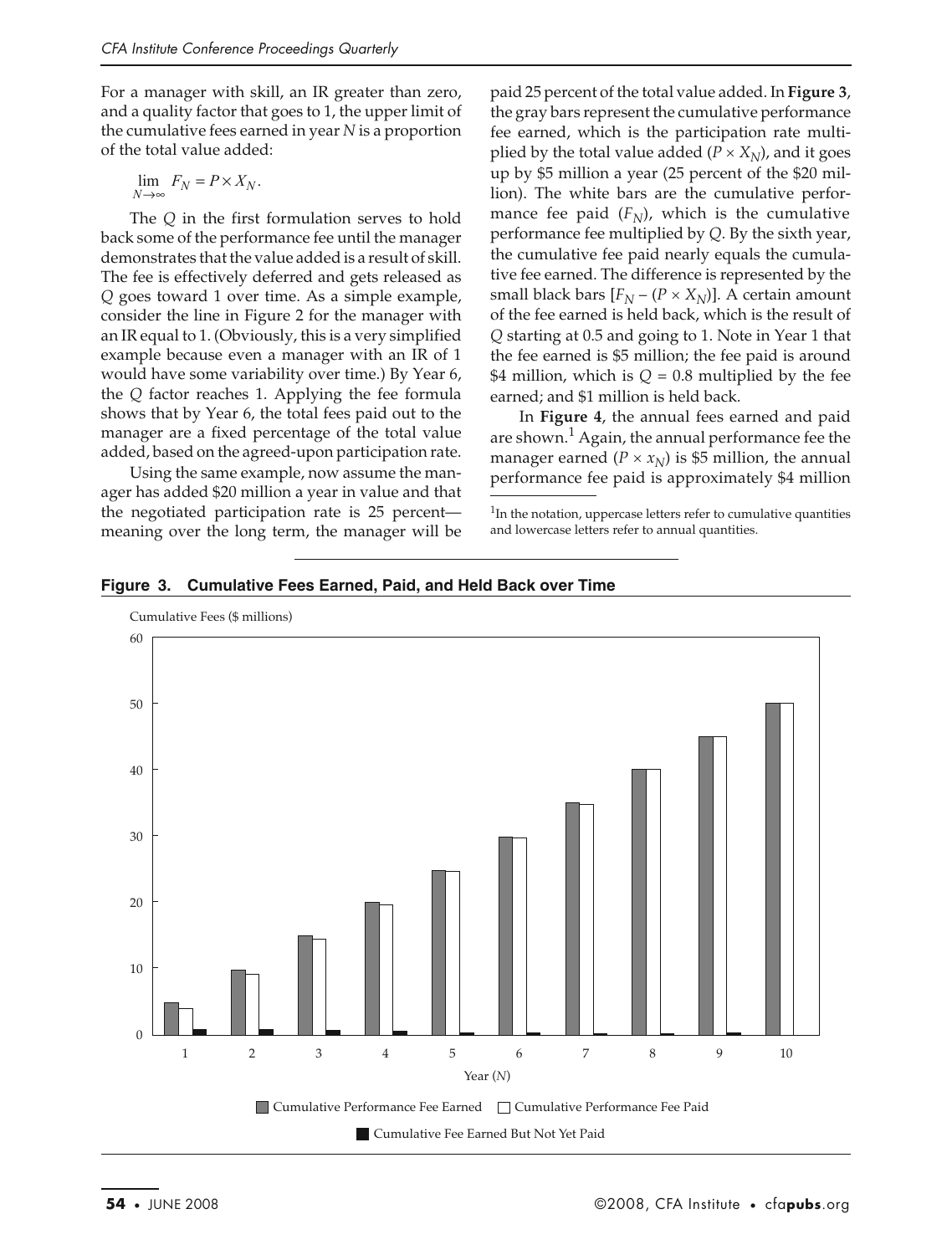

**Figure 4. Annual Fees Earned, Paid, and Held Back over Time**

 $(f<sub>N</sub>)$ , and \$1 million has been held back because of the quality factor (*Q*). Over time, the amount held back decreases, and in this example, in Year 3 the fees actually paid (the white bars) go above \$5 million. In the formula, *Q* serves as a built-in escrow mechanism.

The performance fee is the first and most important component of the fee structure. The intention is that over time the manager will be paid a fixed proportion of the value added.

**Base Fee.** The next element in the fee structure is that of a minimum annual base fee, or the keeping-the-lights-on component. We started with a short-term base fee, or annual minimum fee (*a*). The negotiated base-fee rate, *B*, is the second negotiated parameter in the fee structure and is a percentage of the active risk target  $(\sigma)$ . So,

#### $a = B \times \sigma$ .

The active risk target is expressed in absolute dollar terms. As an example, consider a \$500 million mandate with 4 percent active risk. It would have an absolute risk target of \$20 million. The reason is that higher tracking error mandates use up more of a manager's alpha-generating capacity. Structuring the base fee in this manner merely reflects that fact.

**Putting It Together.** Putting the two components together, the performance fee and the base fee, the actual fee, *f*, in year *N* is given by

 $f_N = \max\{B \times \sigma; (P \times Q_N \times X_N) - F_{N-1}\}.$ 

So, the annual fee is the maximum of the two components—the base fee and the performance fee. The base fee is simply the negotiated base rate multiplied by the active risk target, and if that amount exceeds the annual performance fee, the manager earns the base fee. If the performance-fee component is larger, the manager earns the performance fee. The part of the expression to the right of the semicolon expresses the performance fee as the difference between the cumulative total performance fee minus all the fees paid up until the prior year.

Implicit in this fee structure is the idea that the base fee is an advance on future performance fees. The term on the far right,  $F_{N-1}$ , is the total cumulative fees paid up until the previous year. That represents all fees paid in prior years, including if the manager received just the base fee. In essence, all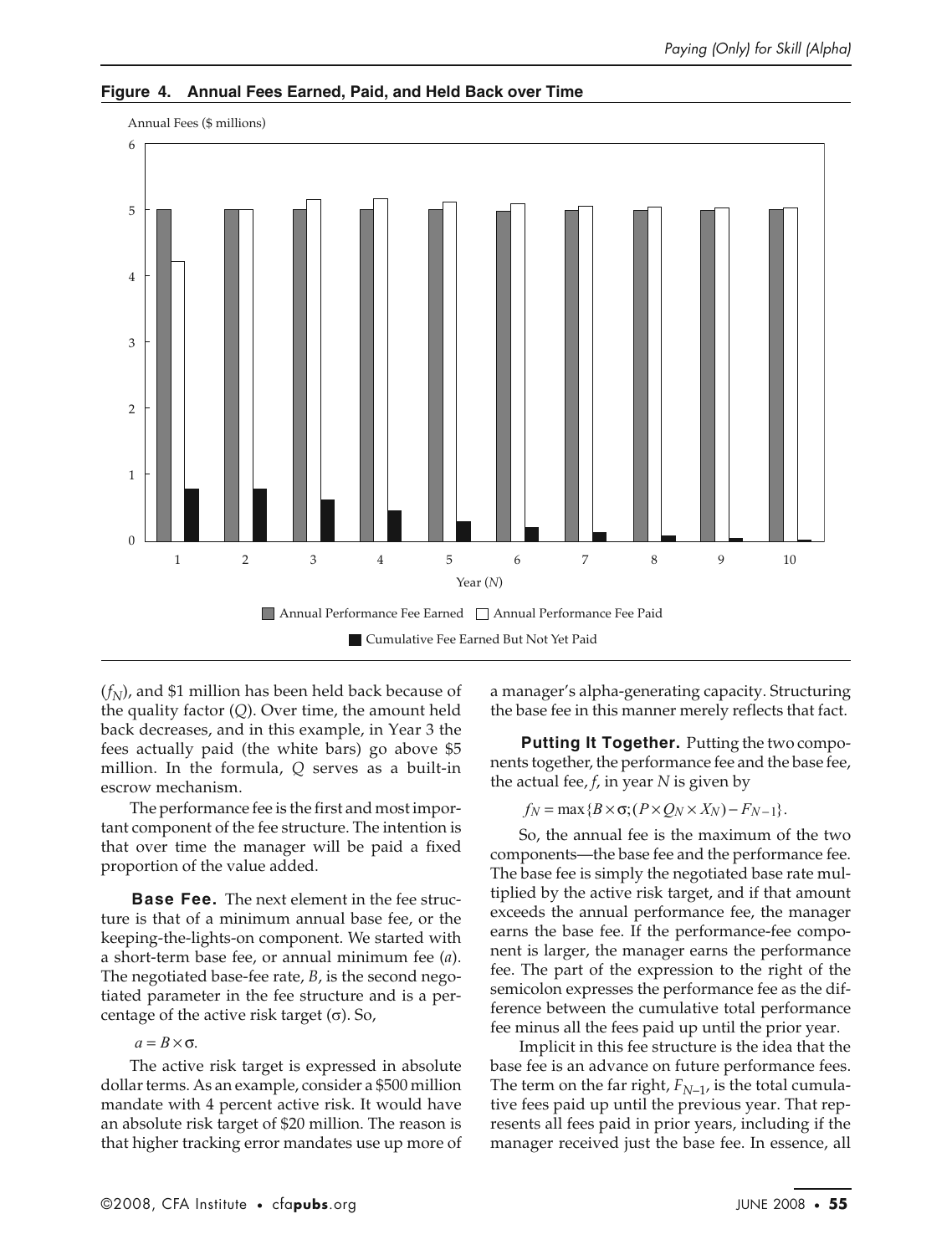the previous fees paid, including previous base fees, are subtracted when the current year's fee is calculated. Inherent as well is a high-water-mark feature because fees are limited to a proportion of total cumulative value added.

**Negotiating Parameters.** As part of putting the fee structure together, we gave some thought to the two negotiable parameters—the base rate, *B*, and the participation rate, *P*—on the performance side.

Over the long run, the participation rate is the most important parameter because it is the rate that determines what proportion of the total added value goes to the manager relative to the client. The base rate, however, is more interesting because we have to consider when it is equal to the expected performance fee. Put another way, we need to know the breakeven point at which the two sides of the max operator are equal to one another.

In the long term, as the *Q* factor goes to 1, we can set the two sides of the max operator equal to each other with the base fee on the left side and the performance fee on the right side. Solving for *B*/*P*, we see that the ratio of the two negotiable parameters in the fee structure equals the annualized added value divided by the active risk target, which represents a breakeven IR. Following is the full formula:

$$
B \times \sigma = (P \times XN) - FN - 1
$$
  
=  $(P \times XN) - P \times XN - 1$   
=  $P \times (XN - XN - 1)$   
=  $P \times xN$   
 $B/P = xx / \sigma$  = implied breakdown IR,

where  $x_N$  is the value added in year *N*. *B*/*P* can be thought of as an implied breakeven IR. For example, if *B* is 2.5 percent and *P* is 25 percent, the implied breakeven IR is 0.1. We would, however, expect the manager to have an IR significantly greater than 0.1; otherwise, the base fee will dominate the performance fee, which can lead to asset-gathering incentives as I mentioned previously.

One additional part of the fee that we thought about was what is fair and appropriate for termination events so as not to create moral hazard issues from either a manager's perspective or from the board's perspective. If the treatment of performance fees in the event of termination is unfair to the manager (e.g., if Q goes to zero on termination), then the manager will want to negotiate the *B* and the *P* much higher. So, we decided to define the termination events in advance and then negotiate the parameters. For example, if the manager is fired for breach of contract, *Q* goes immediately to zero and any accrued performance fees are forfeited. If the manager is let go without cause (e.g., as the result

of a change in strategy), *Q* would go to 1 and any performance fees being held back would be released to the manager. Finally, if the manager resigns, *Q* stays at whatever *Q* was determined to be by virtue of the manager's skill, and the performance fee is paid at that point in time.

## **Alignment with Design Objectives**

As I previously mentioned, we defined some key design objectives in creating the fee structure, and I want to review how the formula meets those objectives.

The first objective was to align the interests of the manager with the client. This is accomplished by tying fees to performance to create alignment. As I just showed, *B*/*P* is negotiated in such a way that the base fee does not dominate the performance fee. Otherwise, it would create an asset-gathering incentive for the manager.

Second, the fee structure pays for skill. Of course, clients cannot pay only for skill unless they know exactly what a manager's IR is. We believe the formula does a reasonably good job, at least qualitatively, of defining skill. The quality factor holds back part of the performance fee until a manager demonstrates that the performance is the result of skill and not luck.

Third, the fee structure minimizes moral hazard. We believe it creates a disincentive to exceed capacity limits, which would only be true if every one of a manager's clients were to use this fee structure. In fact, part of the reason for disclosing the fee structure publicly is that it might become more widely adopted. In addition, the fee structure helps to minimize moral hazard because its incentives are continuous.

Finally, the fee structure is simple. It may not seem like it at first, but once you think about it and work with it for a while, it is actually quite intuitive. It has a built-in escrow mechanism, built-in high water marks, and the base fee acts as a prepayment of future performance fees.

## **Conclusion**

When we present this fee structure to managers, most of them are initially puzzled because it looks complicated. They may be a bit skeptical or wonder if we are trying to take advantage of them. But generally, the managers go away, think about it, run simulations, try to map it onto their existing fee structures, and figure out how it really works. The hope is that they become comfortable with the approach and its rationale because the intention is, in fact, noble; it seeks only an alignment of interests.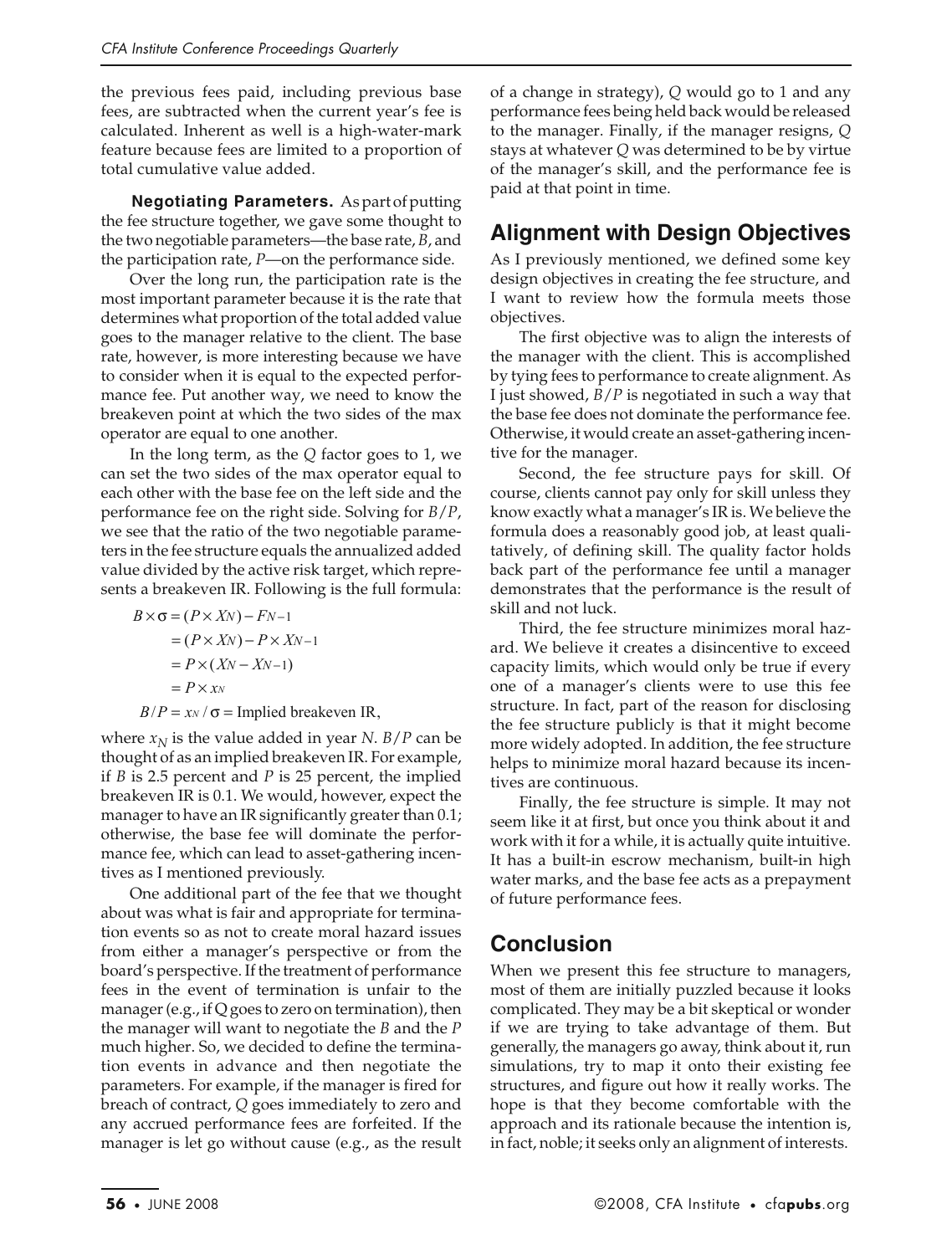Overall, the skilled managers like the fee structure. They see the alignment of interests and the simplicity, and they also realize that widespread adoption would be a comparative advantage for them because they believe they have skill. Unfortunately, the forlorn managers are not so thrilled, and

the doomed are distraught because they do not have skill. In our experience, those managers naturally self-select themselves out of searches involving this kind of fee structure.

This article qualifies for 0.5 CE credits.

#### **REFERENCES**

Grinold, Richard C., and Ronald N. Kahn. 1999. *Active Portfolio Management: A Quantitative Approach for Producing Superior Returns and Controlling Risk*. 2nd ed. New York: McGraw-Hill.

Landsburg, Steven E. 1993. *Armchair Economist: Economics and Everyday Life*. New York: The Free Press.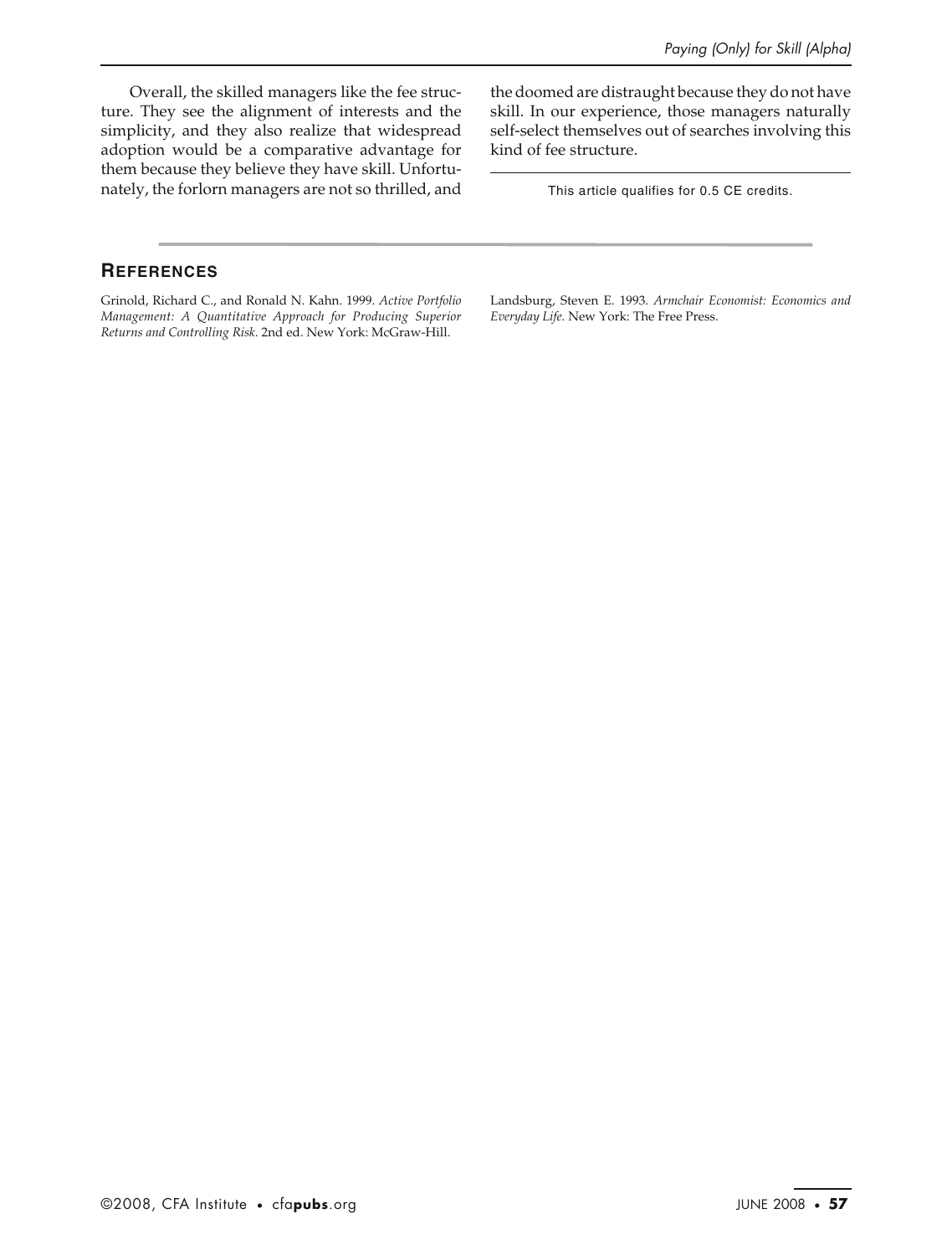# **Question and Answer Session**

Donald M. Raymond, CFA

**Question:** For the purpose of the fee structure, why do you exclude historical records when assessing manager skill?

**Raymond:** There are several reasons. We try to give the managers as unconstrained a mandate as possible, which is invariably going to be different from any historical performance records they may have. There is also the question of composites, comparability, and other issues. But ultimately, the only true sample that matters to us is the one that the manager generates in our account.

**Question:** What happens if a manager's quality factor (*Q*) drops or if a manager actually has skill but no longer devotes time to your portfolio?

**Raymond:** That is definitely a risk. If the manager's *Q* goes below 0.5, which means he or she has lost money for us, the person overseeing that mandate must decide whether to keep the manager on or not. If a manager stops dedicating the resources to the account that are appropriate, then the obvious solution is to let the manager go.

**Question:** Have you tried to negotiate clawbacks on incentive fees, and if so, have you been successful?

**Raymond:** We have not. The reason is that the escrow mechanism built into the fee structure has the effect of holding back the performance fee. So, the fee is not paid out all at once, which means that we don't have to negotiate clawbacks.

**Question:** Do you apply a similar fee structure to internal teams?

**Raymond:** We measure the internal teams using the same parameters, and we know what their *Q* scores are. Our internal compensation system mirrors the fee structure we use with the external managers.

**Question:** Does this fee structure work for infrastructure, private equity, and real estate?

**Raymond:** No. One reason is that it is hard to measure the IR. You could possibly do it on private equity, where there is some chance of benchmarking. But in real estate, even the benchmarking questions are challenging.

**Question:** What flexibility do you allow in negotiating the participation rate (*P*) and the base fee (*B*)?

**Raymond:** There's complete flexibility. Often, the managers will come back with their own proposal; in some cases, they are close to being in an acceptable range, and in some cases, they are way outside of what we consider an acceptable range. We have our own internal simulation tools to map various fee structures into our overall fee structure, and of course, managers do the same. But as I have said, the principle is to define the fee structure up front, include all the termination events and clauses in the agreement, and then negotiate the parameters.

**Question:** How do you prevent a manager from simply gaming the benchmark that the tracking error is being evaluated against?

**Raymond:** We have attempted to mitigate that problem by implementing most of our mandates as pure overlays. In fact, the first four managers we hired were long–short global equity managers who had the ability to borrow stocks directly from our internal passive pool, sell them short, and then go long other securities. Their benchmark was zero. Overall, we try to minimize the potential gaming of benchmarks.

**Question:** What is the median IR for equity managers, fixedincome managers, and managers of other asset classes?

**Raymond:** I don't want to give specific numbers, although I have observed that there's an arbitrage between the manager's belief in his or her IR and what we believe is a sustainable IR in an asset class. We do believe in the fundamental law of active management, meaning the fewer the constraints and the broader the opportunity set, the higher the expected IR should be.

In the first mandates, as a general principle, we tried to construct as broad an opportunity set for the mandates as possible. So, the initial mandates were global equity along with any other skill we believed the manager had. Some did currency overlays, country overlays, country-sector baskets, or whatever made sense in the context of the portfolio. All of the mandates were under one account that we applied the fee structure to because applying it once is preferable to applying a performance fee structure to the separate strategies.